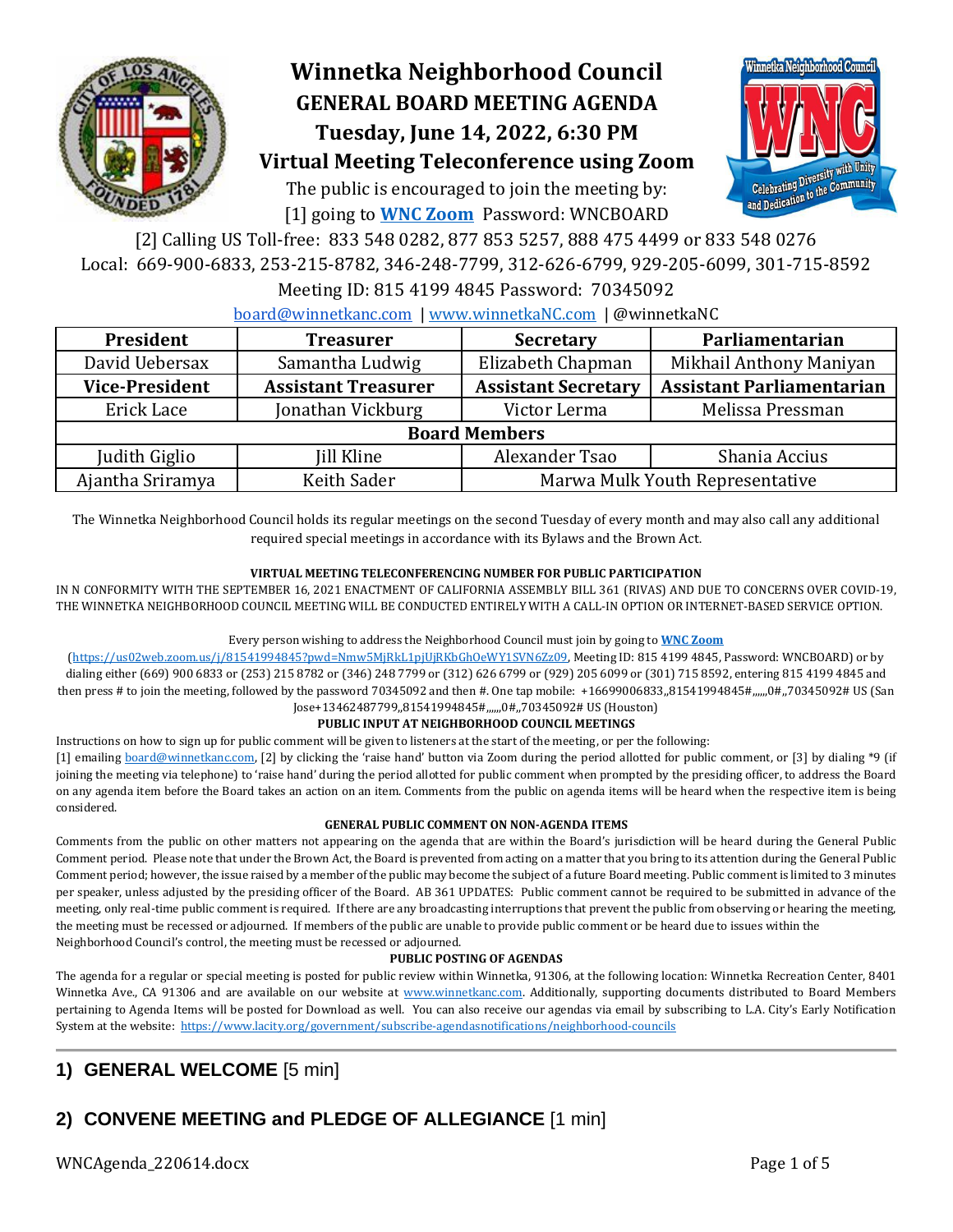### **3) BOARD MEMBER ROLL CALL** [2 min]

| <b>Board</b>                                                                                                                   | Jun | Jun | Jul<br>$13+$ | Aug<br>10 | Sep | Oct<br>12 | <b>Nov</b><br>09 | <b>Dec</b>      | Jan | Feb | Mar | Apr<br>12 | <b>May</b>     | May   | Jun |
|--------------------------------------------------------------------------------------------------------------------------------|-----|-----|--------------|-----------|-----|-----------|------------------|-----------------|-----|-----|-----|-----------|----------------|-------|-----|
| <b>Member</b>                                                                                                                  | 08  | 15  |              |           | 14  |           |                  | $\overline{1}4$ | 11  | 8   | 8   |           | 10             | $18+$ | 14  |
| Ajantha Sriramya                                                                                                               | E   | A   | X            | X         | E   | E         | L/LE             | A               | A   | X   | A   | A         | X              | A     |     |
| David Uebersax                                                                                                                 | X   | X   | X            | X         | X   | X         | X                | X               | X   | X   | X   | X         | X              | X     |     |
| <b>Erick Lace</b>                                                                                                              | X   | X   | X            | A         | X   | X         | X                | X               | X   | X   | X   | X         | $\overline{A}$ | A     |     |
| Judith Giglio                                                                                                                  | X   | A   | X            | X         | LE  | A         | LE               | X               | X   | LE  | X   | X         | X              | X     |     |
| Samantha Ludwig                                                                                                                | A   | X   | A            | X         | X   | X         | X                | X               | X   | X   | X   | X         | X              | X     |     |
| <b>Iill Kline</b>                                                                                                              | X   | X   | A            | X         | X   | X         | X                | X               | X   | A   | L   | E         | X              | A     |     |
| Marwa Mulk                                                                                                                     | X   | X   | A            | A         | X   | X         | A                | LE              | LE  | A   | A   | A         | LE             | LE    |     |
| Alexander Tsao                                                                                                                 | X   | X   | X            | X         | X   | X         | X                | L               | X   | X   | L   | X         | X              | A     |     |
| Jonathan Vickburg                                                                                                              | X   | X   | X            | X         | X   | X         | X                | X               | X   | X   | X   | X         | X              | A     |     |
| Shania Accius                                                                                                                  | X   | X   | A            | X         | X   | X         | X                | X               | X   | X   | X   | X         | X              | E     |     |
| Victor Lerma                                                                                                                   | X   | A   | X            | A         | L   | A         | X                | A               | L   | A   | LE  | L         | L              | L     |     |
| Mikhail Maniyan                                                                                                                | X   | X   | X            | X         | E   | X         | LE               | A               | X   | X   | X   | X         | A              | X     |     |
| Elizabeth Chapman                                                                                                              | X   | X   | X            | X         | X   | X         | X                | X               | X   | X   | X   | X         | X              | X     |     |
| Melissa Pressman                                                                                                               | X   | X   | X            | X         | X   | X         | X                | A               | X   | X   | X   | X         | X              | X     |     |
| <b>Keith Sader</b>                                                                                                             |     |     |              |           |     |           |                  |                 |     |     |     |           | X              | X     |     |
| Lisa Reeber                                                                                                                    | X   | X   | X            | X         | X   | X         |                  |                 |     |     |     |           |                |       |     |
| $X =$ Present, A = Absent, E = Excused, /=Not on the Board at this time, L = Late, LE = Left early, $\dagger$ =Special Meeting |     |     |              |           |     |           |                  |                 |     |     |     |           |                |       |     |

**4) MEETING RULES & ANNOUNCEMENTS:** The Board may take action on any item on the agenda, which may be taken out of order.

- **5) APPROVAL OF MINUTES:** We will review and approve the Minutes as available.
	- **A** Motion to approve minutes for April 12, 2022 (**WNC-2022-0614-5A)**
	- **B** Motion to approve minutes for May 10, 2022 (**WNC-2022-0614-5B)**
	- **C** Motion to approve minutes for May 18, 2022 (**WNC-2022-0614-5C)**

### **6) GOVERNMENT REPRESENTATIVES:**

- **A** Updates/reports from officials/representatives of the offices of Mayor Garcetti, City Council District 3 Councilmember Bob Blumenfield, State Senator Henry Stern, State Assembly Jesse Gabriel, US Congressmember Brad Sherman, LA County Supervisor Sheila Keuhl, LAUSD Board Member Scott Schmerelson, LAPD and/or CPAB, LAFD, Dept. of Neighborhood Empowerment (DONE), Board of Neighborhood Commissioners (BONC), Neighborhood Council Budget Advocates (NCBA), other local, state, or federal agencies.
- **7) PUBLIC COMMENT**: Comments from the public on any items not specifically listed on this agenda. Board Members should not address or discuss these comments other than to direct matters to the appropriate Winnetka NC committee or other agency. [3 min each]
- **8) TREASURER'S REPORT**: (Ludwig/Uebersax) Discussion and possible Action regarding the status of Winnetka NC finances, Funding portal, and any additional reports as needed.
	- **A** Discussion, review, and approval of Monthly Expense Report (MER) for May 2022
		- MOTION: "The Winnetka NC Board has reviewed the May 2022 Monthly Expenditure Report. The Board approves the report and authorizes the Treasurer to submit the report to the City Clerk." (Ludwig//Uebersax) (**WNC-2022-0614-8A)**
- WNCAgenda\_220614.docx Page 2 of 5 **B** Discussion and possible action with regard to 2022-2023 Budget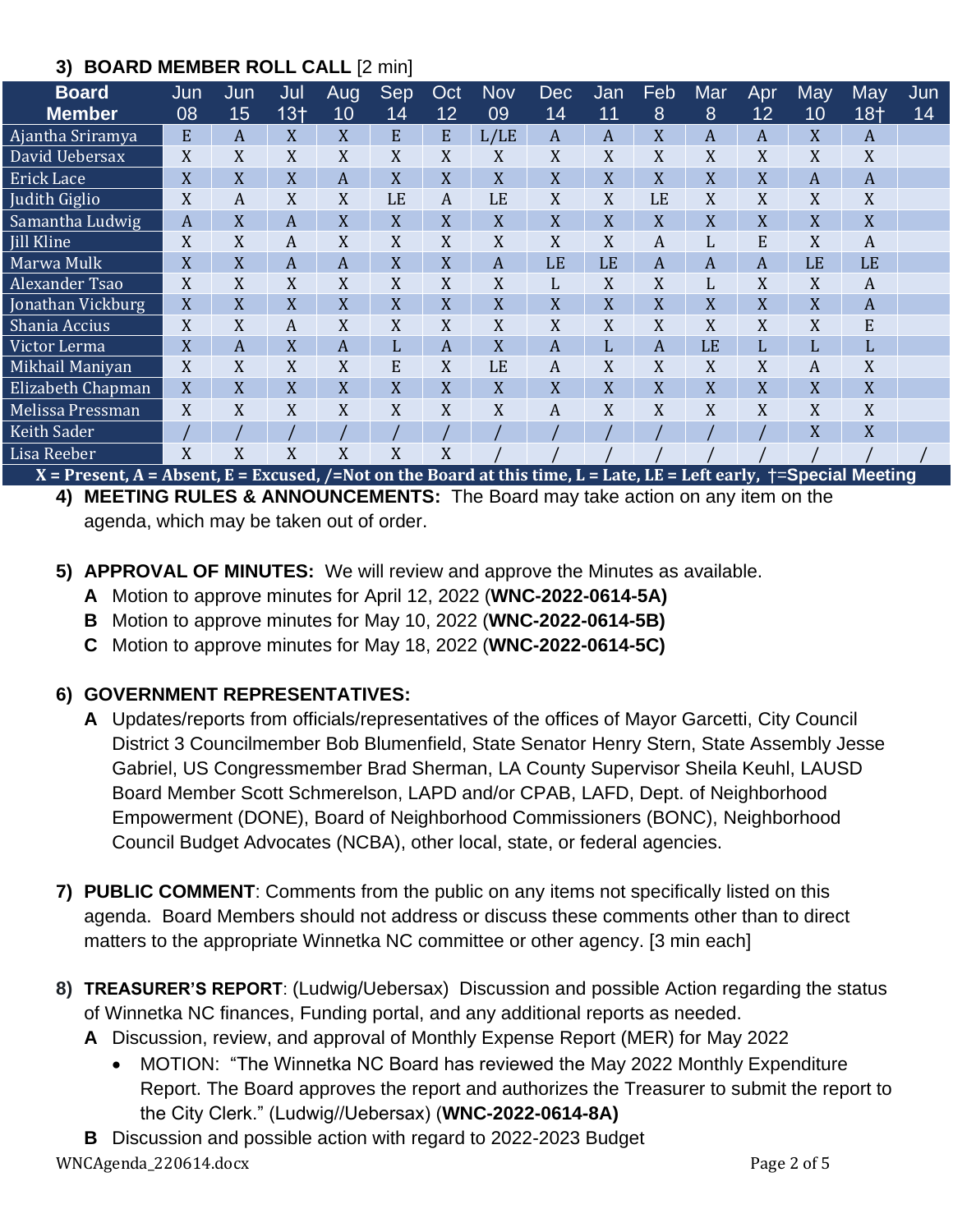### **9) NON-CONSENT CALENDAR:**

- **A** Discussion and Action with regards to formal Board approval for 2 Zoom licenses @ \$200, per Department Of Neighborhood Empowerment negotiations with virtual meeting vendor Zoom.
	- MOTION: "The Winnetka NC Board has approved the request for 2 Licenses for Zoom at a cost of a total cost of \$400. (**WNC-2022-0614-9A)**
- **B** DONE roster updates, Monthly Profile report, especially regarding lapsed or unrecorded training, and status of current Board Members of those suspended by DONE action due to missing documentation of fulfillment of mandatory training and Code of Conduct renewal, and/or not showing as fulfilling attendance or Committee Membership obligations. Also, feedback regarding the draft update for the WNC ByLaws.
- **C** Report, discussion, and possible Action regarding plans to participate in upcoming events including the Juneteenth Community Celebration conducted by the Zawadi Cultural Collective on Saturday, June 18<sup>th</sup> with support from a WNC Neighborhood Purposes Grant; the LAPD Devonshire Division's National Night Out 2022 on Tuesday, August 2 at Northridge Recreation Center; and other events as appropriate.
- **D** Discussion and possible Action with regards to finalization of Community Impact Statement following a recent presentation at the recent Valley Alliance of Neighborhood Councils (VANC) regarding the Whiteman airport Per Council File 20-1538:
	- [https://cityclerk.lacity.org/lacityclerkconnect/index.cfm?fa=ccfi.viewrecord&cfnumber=20-](https://cityclerk.lacity.org/lacityclerkconnect/index.cfm?fa=ccfi.viewrecord&cfnumber=20-1538) [1538](https://cityclerk.lacity.org/lacityclerkconnect/index.cfm?fa=ccfi.viewrecord&cfnumber=20-1538)
	- <https://www.reenvisionwhitemanairport.com/>
	- (Draft pdf will be included in Agenda packet on WNC website)
	- Discussion and possible Action regarding to City Council updating of Ordinance (Section [41.18 of the Los Angeles Municipal Code\)](https://clkrep.lacity.org/onlinedocs/2020/20-1376-S1_ord_187127_09-03-21.pdf) relating to use/maintenance of public right-of-way, particularly Part 2 determinations and signage [\(CF 20-1376-S1\)](https://cityclerk.lacity.org/lacityclerkconnect/index.cfm?fa=ccfi.viewrecord&cfnumber=20-1376-S1) and various locations, including an update on Winnetka Park and Penfield Alley.
- **E** Discussion and possible Action with regards to the purchase of WNC branded items in an amount up to \$5000, to be used as supplies are being expended again for in-person events, including continued Winnetka Centennial events.
- **F** Report and discussion regarding the recent Ribbon Cutting Ceremony for the recent improvements now completed at Winnetka Park/Recreation Center.
- **G** Discussion and possible Action regarding to City Council Action with regards to return to enforcement of parking of inoperable or unsafe vehicles such as RV's.
- **H** Discussion, update, and possible Action with regards to working with community groups and coordination of WNC Committees in support of efforts such as cleanup events and/or issues relating to encampments and unhoused at the following locations:
	- Winnetka and Quimby Parks.
	- Alleys at Penfield Alley (North of Roscoe, east from Winnetka) and behind businesses on the Northwest corner of Mason and Roscoe.
	- Los Angeles River cleanups by LA River Walkers and Watchers [\(larww.org\)](http://larww.org/) and Volunteers Cleaning Communities [\(https://volunteerscleaningcommunities.com\)](https://volunteerscleaningcommunities.com/) on the last Saturday of each month; Friends of the LA River (FOLAR); and others tbd.

### **10)REGULAR COMMITTEE REPORTS & MOTIONS**:

- **A** Rules Elections & By-Laws Committee (REB) Report (Lace)
	- NOTICE: Meeting TBD
	- Discussion and possible Action with regards to any follow up to updates submitted.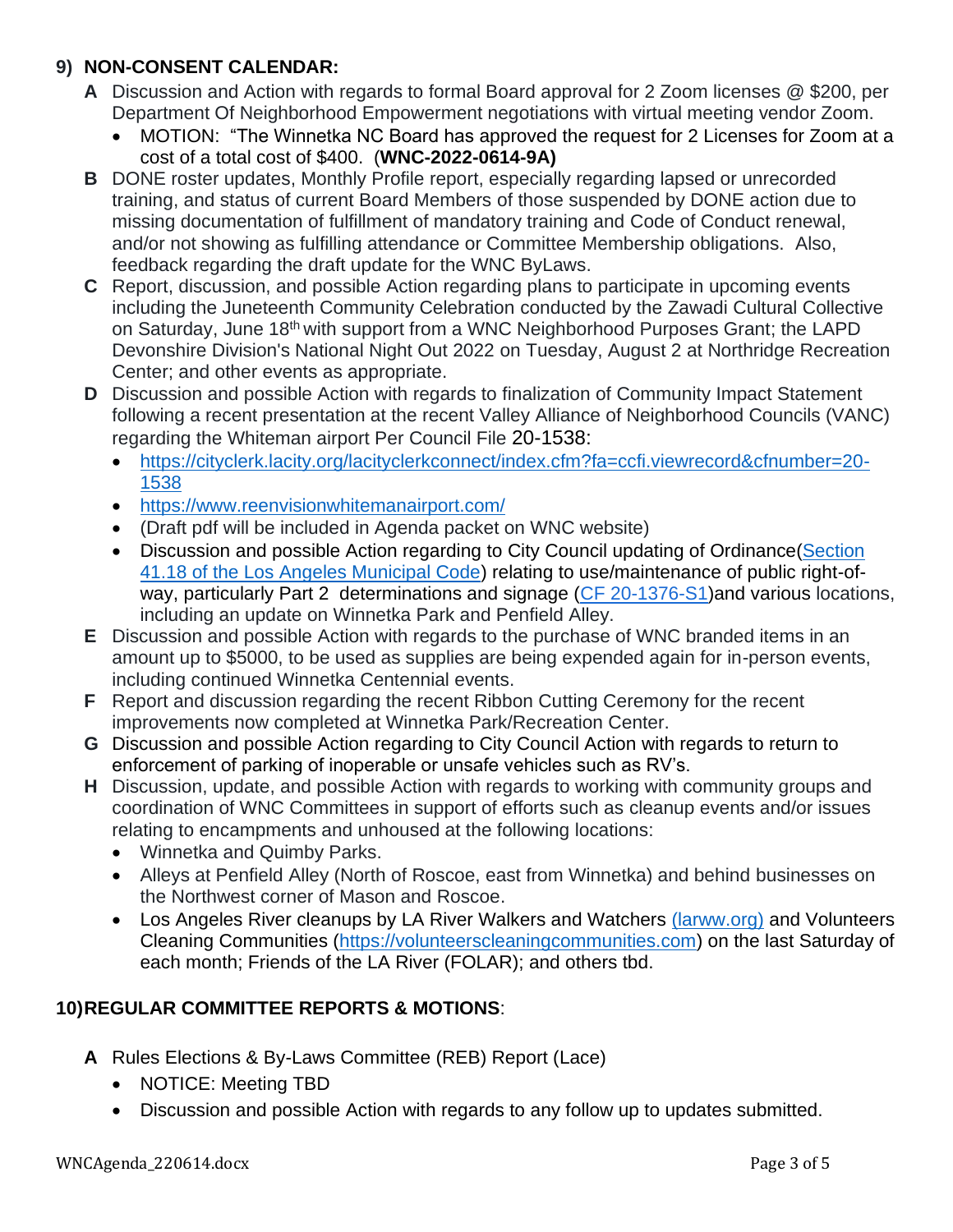- **B** Planning & Land Use Management Committee (PLUM) Report (Uebersax)
	- NOTICE: Meetings are held as needed on the 3rd Tuesday of the month.
		- $\Diamond$  General update on Committee plans and activity.
		- Update training being implemented for those who serve on NC PLUM committees.
- **C** Public Works & Transportation Committee (PWT) Report Uebersax)
	- NOTICE: Meetings are held at the WCC on the  $3<sup>td</sup>$  Wednesday of each month at 7:00 PM
		- $\Diamond$  General update on Committee plans and activity.
		- $\Diamond$  Committee Membership with regards to new vacancy.
- **D** Youth Advocacy Committee (YAC) Report (Lace)
	- NOTICE: The YAC Committee Meeting as needed.
		- $\Diamond$  General update on Committee plans and activity.
		- Discussion and possible Action to review and approve budgeted Neighborhood Purposes Grants for culmination exercises expected by the schools to be conducted in person in for Sunny Brae Elementary School. (**WNC-2022-0614-10D)**
- **E** Public Safety Committee (PSC) Report (Vickburg)
	- NOTICE: Meetings as needed on the 4th Wednesday of the month
		- $\Diamond$  General update on Committee plans and activity
- **F** Outreach & Social Media Committee (OSM) Report (Kline)
	- NOTICE: Meetings are held as needed on the 1st Tuesday of each month at 7:00 PM
		- $\Diamond$  General update on Committee plans and activity.
		- Planning for alternatives for celebrating the Centennial of Winnetka in 2022.
		- $\lozenge$  Discussion and possible action on draft of the 2022 Spring Newsletter
- **G** Budget & Finance Committee (B&F) Report (Ludwig)
	- NOTICE: Meeting TBD

## **11)REPORTS, APPOINTMENT AND CONFIRMATION OF LIAISONS:**

- **A** LA DWP Memorandum of Understanding Oversight Committee Report
- **B** LA Neighborhood Council Coalition (LANCC)
- **C** Los Angeles Budget Advocate
- **D** Community Impact Statement Signatories
- **E** Valley Alliance of Neighborhood Councils (VANC)
- **F** West Valley Neighborhood Alliance on Homelessness
- **G** LA City Council District 3 Beautification Action Team Liaison
- **H** Sustainability Alliance
- **I** Emergency Preparedness
- **J** Data Liaison
- **K** Grievance Panel